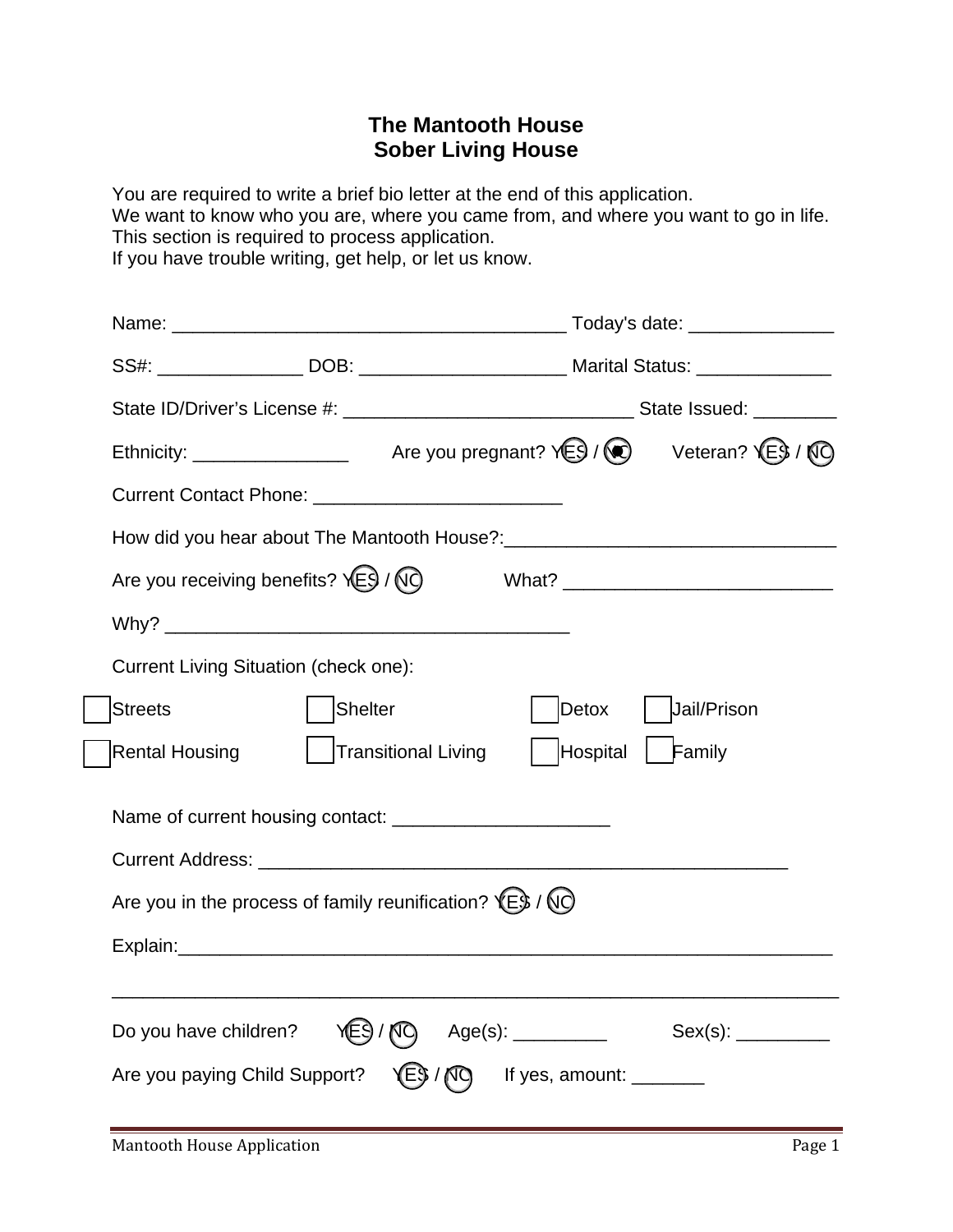In case of Emergency notify:

| Name | Relationship |
|------|--------------|
|------|--------------|

Phone  $\blacksquare$ 

If applicable, have you enrolled in any services while in Prison that will continue after you are released?  $(E\$  /  $NO)$ 

What service/program? \_\_\_\_\_\_\_\_\_\_\_\_\_\_\_\_\_\_\_\_\_\_\_\_\_\_

| What agency? | Begin Date: |
|--------------|-------------|
|              |             |

|                     |  | Are you willing ( $\sqrt{E}$ / $\sqrt{Q}$ ) and capable ( $\sqrt{E}$ / $\sqrt{Q}$ ) of working 40 hours a week of |
|---------------------|--|-------------------------------------------------------------------------------------------------------------------|
| gainful employment? |  |                                                                                                                   |

What are your desired employment goals (Type of work, pay, etc)? What do you ENJOY doing?

\_\_\_\_\_\_\_\_\_\_\_\_\_\_\_\_\_\_\_\_\_\_\_\_\_\_\_\_\_\_\_\_\_\_\_\_\_\_\_\_\_\_\_\_\_\_\_\_\_\_\_\_\_\_\_\_\_\_\_\_\_\_\_\_\_\_\_\_\_\_

\_\_\_\_\_\_\_\_\_\_\_\_\_\_\_\_\_\_\_\_\_\_\_\_\_\_\_\_\_\_\_\_\_\_\_\_\_\_\_\_\_\_\_\_\_\_\_\_\_\_\_\_\_\_\_\_\_\_\_\_\_\_\_\_\_\_\_\_\_\_

\_\_\_\_\_\_\_\_\_\_\_\_\_\_\_\_\_\_\_\_\_\_\_\_\_\_\_\_\_\_\_\_\_\_\_\_\_\_\_\_\_\_\_\_\_\_\_\_\_\_\_\_\_\_\_\_\_\_\_\_\_\_\_\_\_\_\_\_\_\_

\_\_\_\_\_\_\_\_\_\_\_\_\_\_\_\_\_\_\_\_\_\_\_\_\_\_\_\_\_\_\_\_\_\_\_\_\_\_\_\_\_\_\_\_\_\_\_\_\_\_\_\_\_\_\_\_\_\_\_\_\_\_\_\_\_\_\_\_\_\_

\_\_\_\_\_\_\_\_\_\_\_\_\_\_\_\_\_\_\_\_\_\_\_\_\_\_\_\_\_\_\_\_\_\_\_\_\_\_\_\_\_\_\_\_\_\_\_\_\_\_\_\_\_\_\_\_\_\_\_\_\_\_\_\_\_\_\_\_\_\_

#### **ALCOHOL AND DRUG USE**

Drug of choice:

List names and dates of all treatment programs, Shelters, Domestic Violence shelters and Halfway Houses attended.

Are you willing to attend the required number of 12-step Recovery Meetings each week? YES / MO

If attending a 12 Step Group, are you willing to work with a 12-step sponsor each week? YES / NO

How many attempts have you made to get clean and sober in the past? \_\_\_\_\_\_\_\_\_\_

Most clean/sober time attained?\_\_\_\_\_\_\_\_\_\_\_\_\_\_\_\_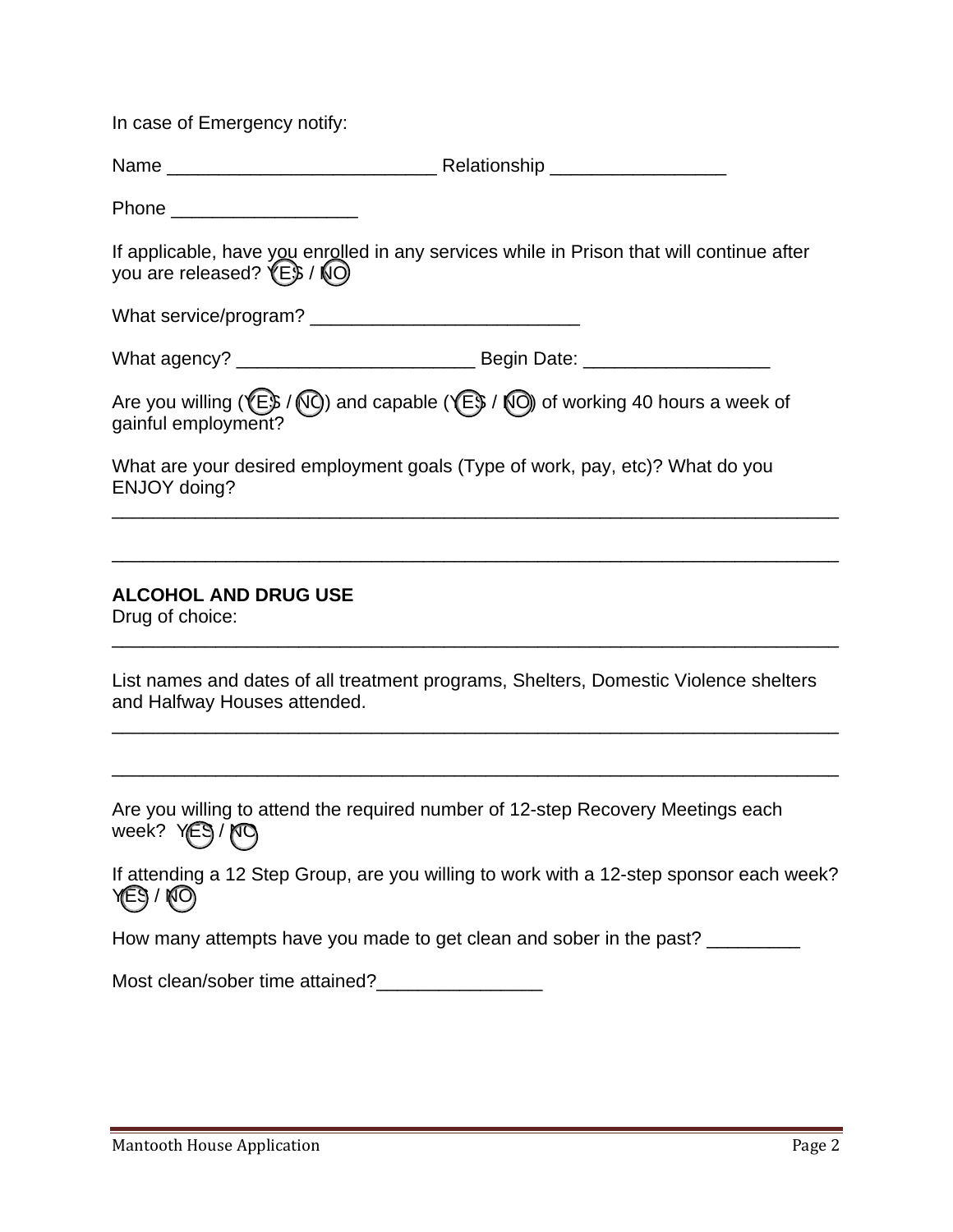#### **Alcohol and Drug Use**

| <b>Substance</b> | <b>Frequency of Use</b> | <b>Age First Used</b> | Route (oral,<br>smoke, inhaled,<br>injected, other) |
|------------------|-------------------------|-----------------------|-----------------------------------------------------|
| Alcohol          |                         |                       |                                                     |
| Marijuana        |                         |                       |                                                     |
| Cocaine or       |                         |                       |                                                     |
| Methamphetamine  |                         |                       |                                                     |
| Heroin           |                         |                       |                                                     |
| Spice/Molly      |                         |                       |                                                     |
| Pharmaceuticals  |                         |                       |                                                     |

#### **EMPLOYMENT HISTORY** (List Most Recent Employer First)

| <b>Employer</b><br><b>Name</b> | Phone | <b>Date</b><br><b>Started</b> | <b>Date</b><br><b>Ended</b> | <b>Position</b> | <b>Supervisor</b><br><b>Name</b> | Pay<br>Rate |
|--------------------------------|-------|-------------------------------|-----------------------------|-----------------|----------------------------------|-------------|
|                                |       |                               |                             |                 |                                  |             |
|                                |       |                               |                             |                 |                                  |             |
|                                |       |                               |                             |                 |                                  |             |
|                                |       |                               |                             |                 |                                  |             |

#### **EDUCATION HISTORY**

Education Completed: (check all that apply)

| High School |  |
|-------------|--|
|             |  |

**GED** Vocational School Junior College

 $\mathsf{I}$ 

University **Direct Luis Community** Other **Luis Community Community** Other **Luis Community** Other **Luis Community** 

### **2 YEAR HOUSING HISTORY**

| <b>Prior Living</b> | Pay  | <b>Where (City/State)</b> | <b>When (Start-</b> | <b>Reason Left</b> |
|---------------------|------|---------------------------|---------------------|--------------------|
| <b>Situation</b>    | Rent |                           | End)                |                    |
|                     | 7/N  |                           |                     |                    |
|                     | Y/N( |                           |                     |                    |
|                     | /N(  |                           |                     |                    |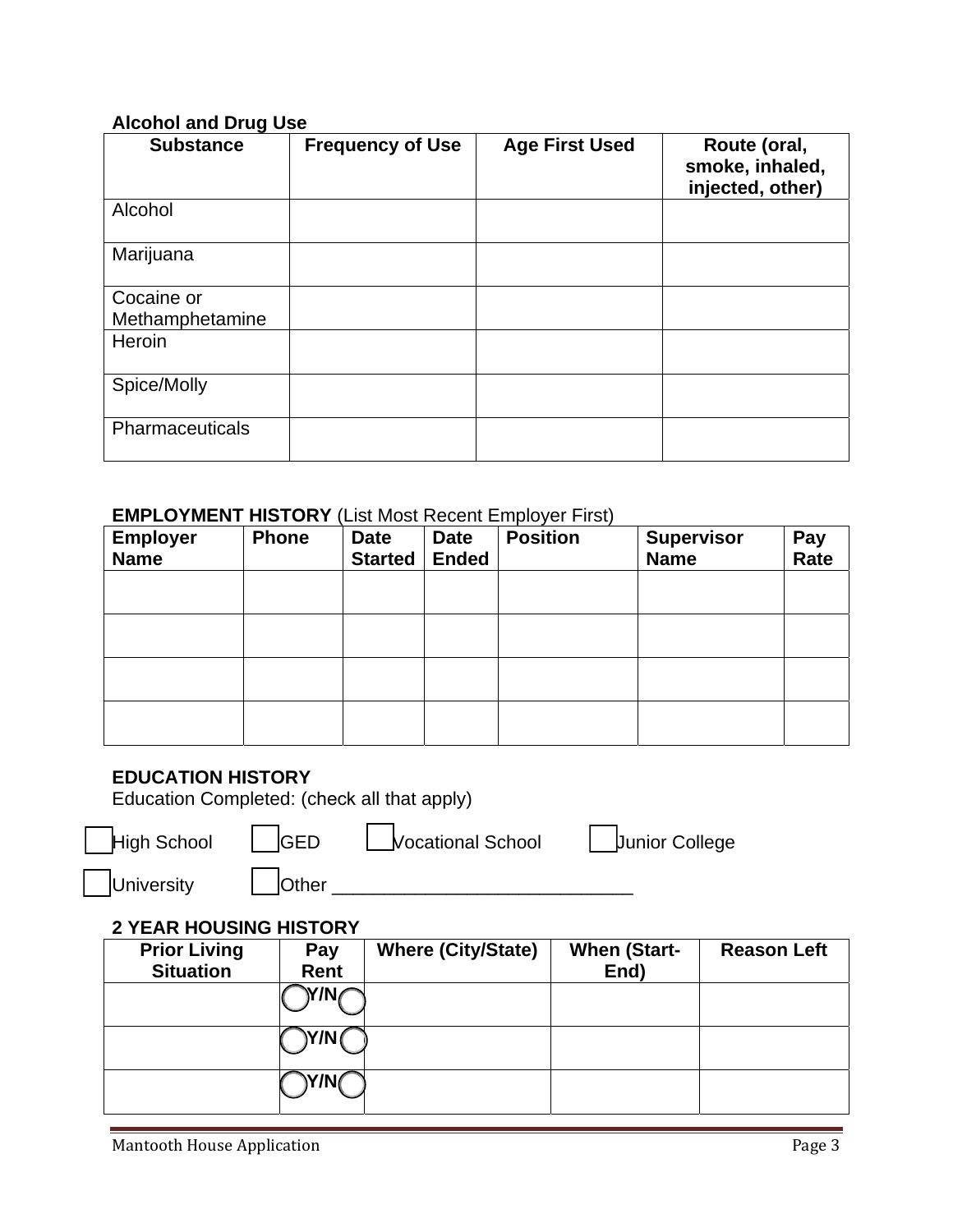| <b>BRIEF MEDICAL HISTORY</b><br>Are you under a physician's care? $\sqrt{ES}/\sqrt{O}$ If yes, why?                      |  |  |  |  |  |
|--------------------------------------------------------------------------------------------------------------------------|--|--|--|--|--|
|                                                                                                                          |  |  |  |  |  |
|                                                                                                                          |  |  |  |  |  |
| <b>List ALL Medications Prescribed:</b>                                                                                  |  |  |  |  |  |
| Will your doctor prepare a work release letter? ( $\angle$ E)S / N $\circ$<br>List ALL past and current Physical issues: |  |  |  |  |  |
| List ALL past and current psychiatric issues:                                                                            |  |  |  |  |  |
| Are you under the care of a behavior health facility? ( $\sqrt{P}$ S / N $\sqrt{P}$ )<br>If yes, explain:                |  |  |  |  |  |
|                                                                                                                          |  |  |  |  |  |
| Have you ever attempted suicide? (YES / NO)                                                                              |  |  |  |  |  |
|                                                                                                                          |  |  |  |  |  |
| <b>LEGAL HISTORY:</b>                                                                                                    |  |  |  |  |  |

Mantooth House Application **Page 4**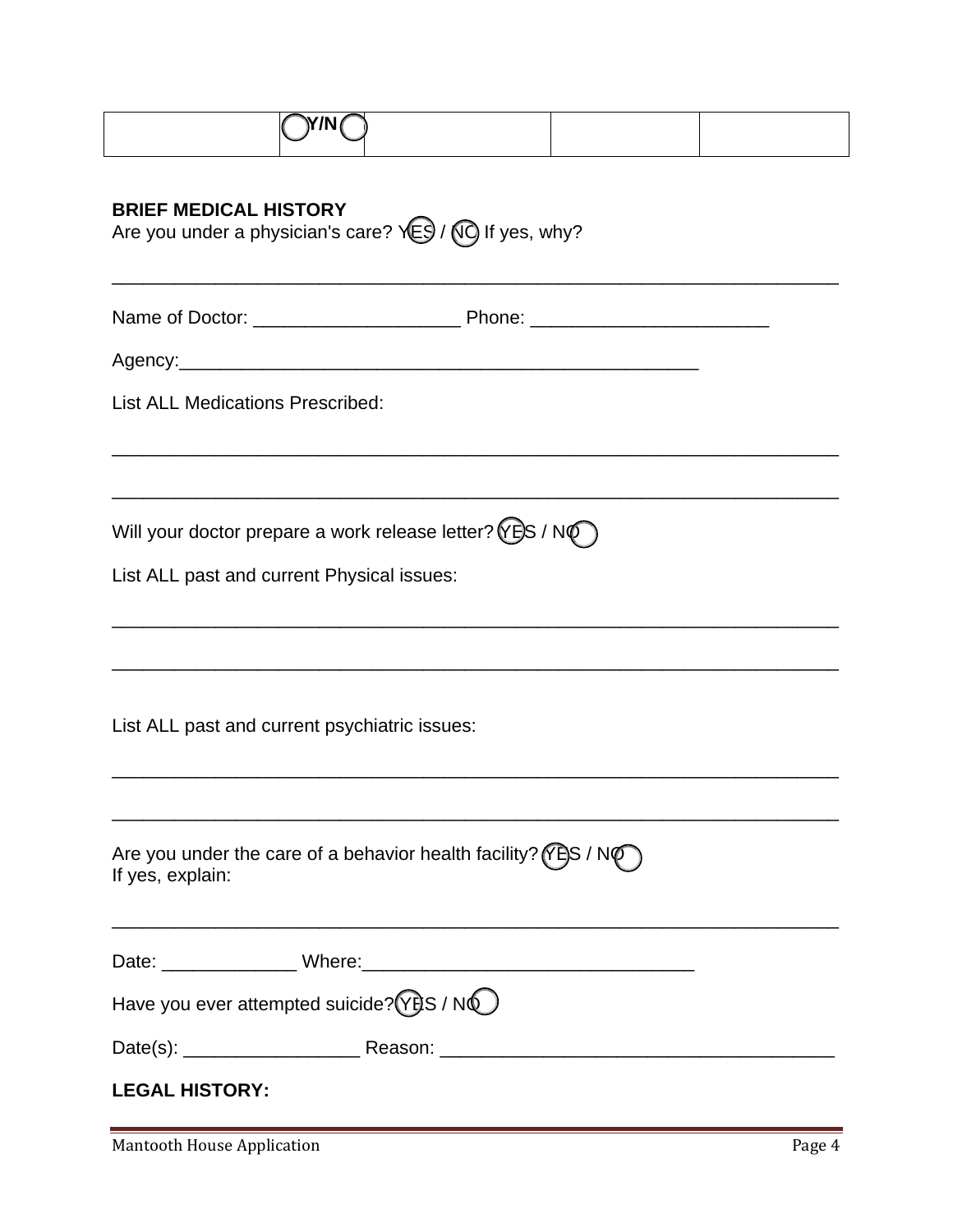|  | Do you have current charges? CYES / NQ If yes, what? ___________________                                                                   |          |  |  |  |
|--|--------------------------------------------------------------------------------------------------------------------------------------------|----------|--|--|--|
|  |                                                                                                                                            |          |  |  |  |
|  | Anticipated Release Date: ___                                                                                                              |          |  |  |  |
|  | Are you on supervision? (select one)                                                                                                       |          |  |  |  |
|  | Direct ( )Regular ( )Parole ( )Fed Probation ( )No Supervision                                                                             |          |  |  |  |
|  |                                                                                                                                            |          |  |  |  |
|  |                                                                                                                                            |          |  |  |  |
|  |                                                                                                                                            |          |  |  |  |
|  |                                                                                                                                            |          |  |  |  |
|  | Do you have community service VES / NCO How many hours?<br>Have you ever been arrested for any sex crimes? CYES / NCO                      |          |  |  |  |
|  | If yes, explain:<br><u> 1989 - Johann John Stone, mars eta biztanleria (</u>                                                               |          |  |  |  |
|  | List all arrests, convictions, sentences, prior prison or jail commitments and probation                                                   |          |  |  |  |
|  | history. (list places and dates – use back of this paper if needed)                                                                        |          |  |  |  |
|  |                                                                                                                                            |          |  |  |  |
|  |                                                                                                                                            |          |  |  |  |
|  |                                                                                                                                            |          |  |  |  |
|  | <b>VERIFICATION:</b><br>Application forms require this information to process. Who can we call to verify this<br>application? (select one) |          |  |  |  |
|  |                                                                                                                                            |          |  |  |  |
|  | Parole/Probation Public Defender (Attorney Case Manager Pretrial                                                                           |          |  |  |  |
|  | Vet Rep<br>( )Other                                                                                                                        |          |  |  |  |
|  |                                                                                                                                            |          |  |  |  |
|  | Email:<br>Phone #<br>Did you read the Mantooth House Policy & Procedure? CXES / NO                                                         |          |  |  |  |
|  | Are you clear on what is expected of you?                                                                                                  | (XES/NO) |  |  |  |
|  | By signing below I provide The Mantooth House and it's affiliates authorization to share                                                   |          |  |  |  |
|  | information included in this application with relevant legal and medical agencies:                                                         |          |  |  |  |
|  |                                                                                                                                            | Date     |  |  |  |
|  |                                                                                                                                            |          |  |  |  |
|  | All information on this application is true to the best of my ability:                                                                     |          |  |  |  |
|  |                                                                                                                                            |          |  |  |  |
|  |                                                                                                                                            |          |  |  |  |
|  |                                                                                                                                            |          |  |  |  |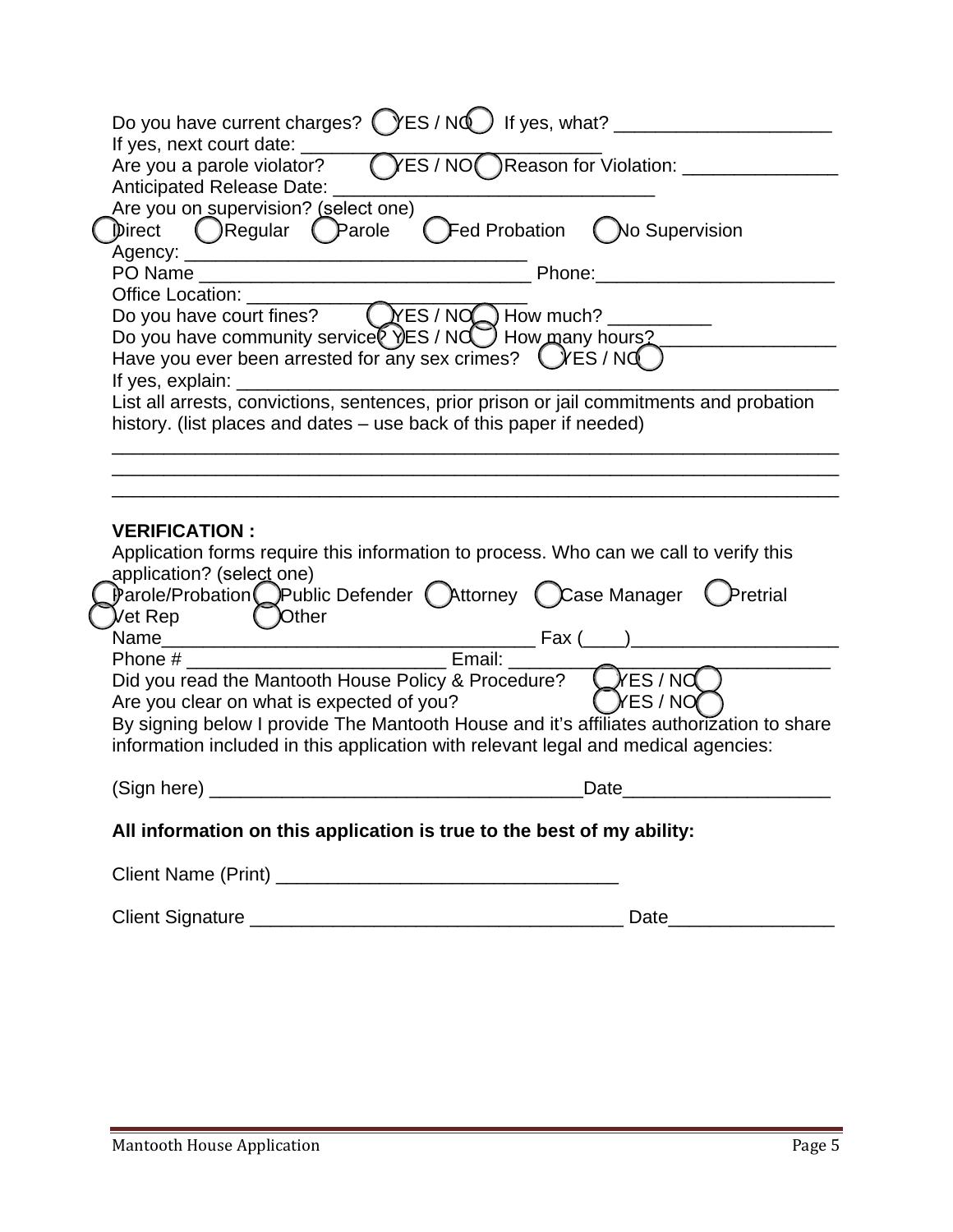## **Resident Bio-Letter**

Use back of page if needed.

Please tell us about yourself (your likes & dislikes, etc) :

Please tell us why you believe staying at The Mantooth House will help you:

What abilities do you possess that will help you be successful at The Mantooth House:

What are your reasons for applying to live at The Mantooth House: